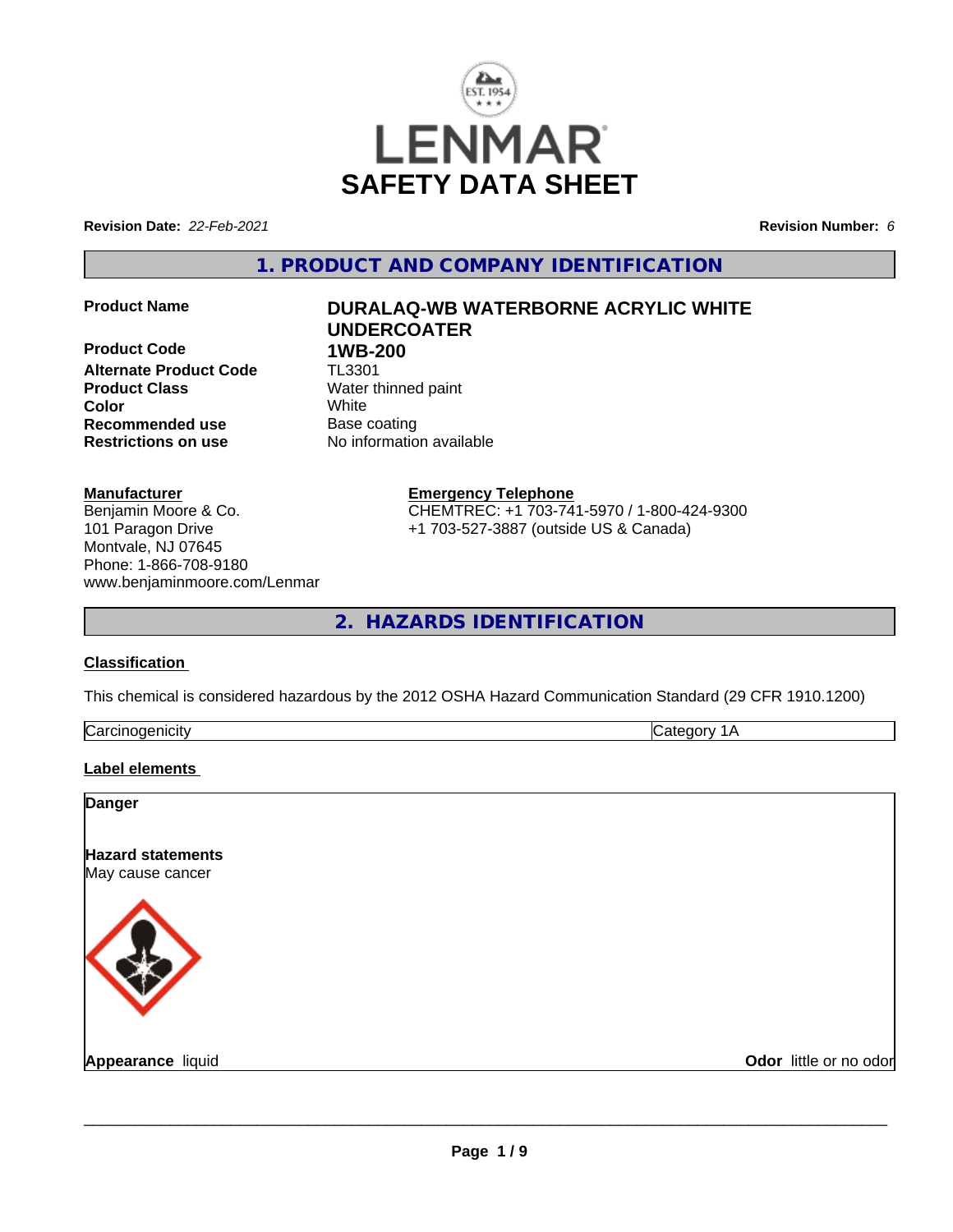## **Precautionary Statements - Prevention**

Obtain special instructions before use Do not handle until all safety precautions have been read and understood Use personal protective equipment as required

## **Precautionary Statements - Response**

IF exposed or concerned: Get medical advice/attention

## **Precautionary Statements - Storage**

Store locked up

## **Precautionary Statements - Disposal**

Dispose of contents/container to an approved waste disposal plant

## **Hazards not otherwise classified (HNOC)**

Not applicable

## **Other information**

No information available

 **WARNING:** This product contains isothiazolinone compounds at levels of <0.1%. These substances are biocides commonly found in most paints and a variety of personal care products as a preservative. Certain individuals may be sensitive or allergic to these substances, even at low levels.

\_\_\_\_\_\_\_\_\_\_\_\_\_\_\_\_\_\_\_\_\_\_\_\_\_\_\_\_\_\_\_\_\_\_\_\_\_\_\_\_\_\_\_\_\_\_\_\_\_\_\_\_\_\_\_\_\_\_\_\_\_\_\_\_\_\_\_\_\_\_\_\_\_\_\_\_\_\_\_\_\_\_\_\_\_\_\_\_\_\_\_\_\_

## **3. COMPOSITION INFORMATION ON COMPONENTS**

| <b>Chemical name</b> | <b>CAS No.</b> | Weight-%    |
|----------------------|----------------|-------------|
| Limestone            | 1317-65-3      | $35 - 40$   |
| Talc                 | 14807-96-6     | $15 - 20$   |
| Titanium dioxide     | 13463-67-7     | - 5         |
| Propylene glycol     | $57 - 55 - 6$  | - 5         |
| Silica, crystalline  | 14808-60-7     | $0.1 - 0.5$ |

|                                                  | 4. FIRST AID MEASURES                                                                                    |
|--------------------------------------------------|----------------------------------------------------------------------------------------------------------|
| <b>General Advice</b>                            | No hazards which require special first aid measures.                                                     |
| <b>Eye Contact</b>                               | Rinse thoroughly with plenty of water for at least 15 minutes and consult a<br>physician.                |
| <b>Skin Contact</b>                              | Wash off immediately with soap and plenty of water while removing all<br>contaminated clothes and shoes. |
| <b>Inhalation</b>                                | Move to fresh air. If symptoms persist, call a physician.                                                |
| Ingestion                                        | Clean mouth with water and afterwards drink plenty of water. Consult a physician<br>if necessary.        |
| <b>Most Important</b><br><b>Symptoms/Effects</b> | None known.                                                                                              |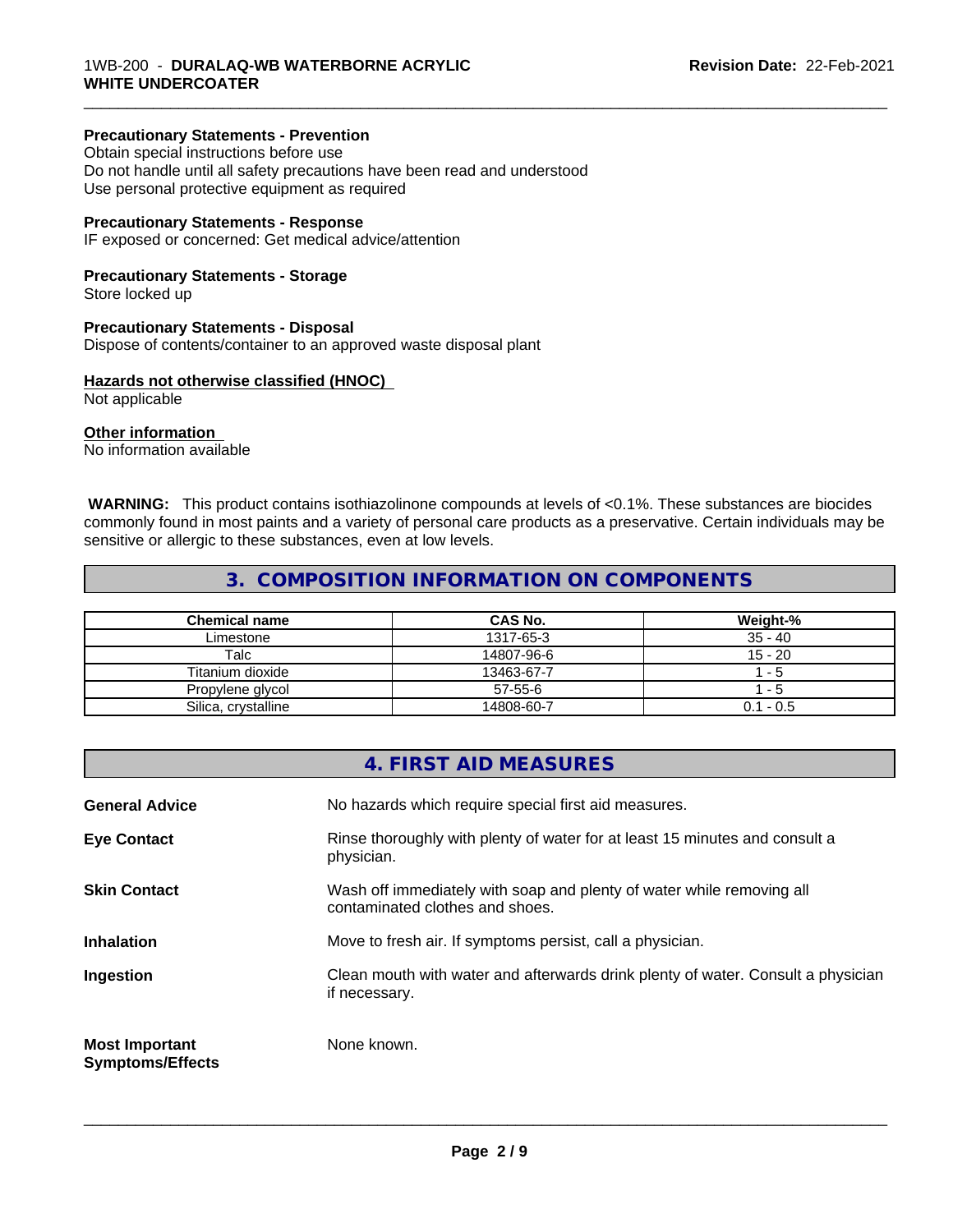## 1WB-200 - **DURALAQ-WB WATERBORNE ACRYLIC WHITE UNDERCOATER**

| <b>Notes To Physician</b>                                                        | Treat symptomatically. |                                                    |                                                                                                                 |  |
|----------------------------------------------------------------------------------|------------------------|----------------------------------------------------|-----------------------------------------------------------------------------------------------------------------|--|
| 5. FIRE-FIGHTING MEASURES                                                        |                        |                                                    |                                                                                                                 |  |
| <b>Suitable Extinguishing Media</b>                                              |                        |                                                    | Use extinguishing measures that are appropriate to local<br>circumstances and the surrounding environment.      |  |
| Protective equipment and precautions for firefighters                            |                        | and full protective gear.                          | As in any fire, wear self-contained breathing apparatus<br>pressure-demand, MSHA/NIOSH (approved or equivalent) |  |
| <b>Specific Hazards Arising From The Chemical</b>                                |                        | extreme heat.                                      | Closed containers may rupture if exposed to fire or                                                             |  |
| <b>Sensitivity to mechanical impact</b>                                          |                        | No.                                                |                                                                                                                 |  |
| <b>Sensitivity to static discharge</b>                                           |                        | No.                                                |                                                                                                                 |  |
| <b>Flash Point Data</b><br>Flash point (°F)<br>Flash Point (°C)<br><b>Method</b> |                        | Not applicable<br>Not applicable<br>Not applicable |                                                                                                                 |  |
| <b>Flammability Limits In Air</b>                                                |                        |                                                    |                                                                                                                 |  |
| Lower flammability limit:<br><b>Upper flammability limit:</b>                    |                        | Not applicable<br>Not applicable                   |                                                                                                                 |  |
| Health: 1<br><b>NFPA</b>                                                         | Flammability: 0        | Instability: 0                                     | <b>Special: Not Applicable</b>                                                                                  |  |
| <b>NFPA Legend</b><br>0 - Not Hazardous<br>1 - Slightly                          |                        |                                                    |                                                                                                                 |  |

\_\_\_\_\_\_\_\_\_\_\_\_\_\_\_\_\_\_\_\_\_\_\_\_\_\_\_\_\_\_\_\_\_\_\_\_\_\_\_\_\_\_\_\_\_\_\_\_\_\_\_\_\_\_\_\_\_\_\_\_\_\_\_\_\_\_\_\_\_\_\_\_\_\_\_\_\_\_\_\_\_\_\_\_\_\_\_\_\_\_\_\_\_

- Slightly
- 2 Moderate
- 3 High
- 4 Severe

*The ratings assigned are only suggested ratings, the contractor/employer has ultimate responsibilities for NFPA ratings where this system is used.*

*Additional information regarding the NFPA rating system is available from the National Fire Protection Agency (NFPA) at www.nfpa.org.*

## **6. ACCIDENTAL RELEASE MEASURES**

| <b>Personal Precautions</b>      | Avoid contact with skin, eyes and clothing. Ensure adequate ventilation.                             |
|----------------------------------|------------------------------------------------------------------------------------------------------|
| <b>Other Information</b>         | Prevent further leakage or spillage if safe to do so.                                                |
| <b>Environmental precautions</b> | See Section 12 for additional Ecological Information.                                                |
| <b>Methods for Cleaning Up</b>   | Soak up with inert absorbent material. Sweep up and shovel into suitable<br>containers for disposal. |
|                                  |                                                                                                      |

## **7. HANDLING AND STORAGE**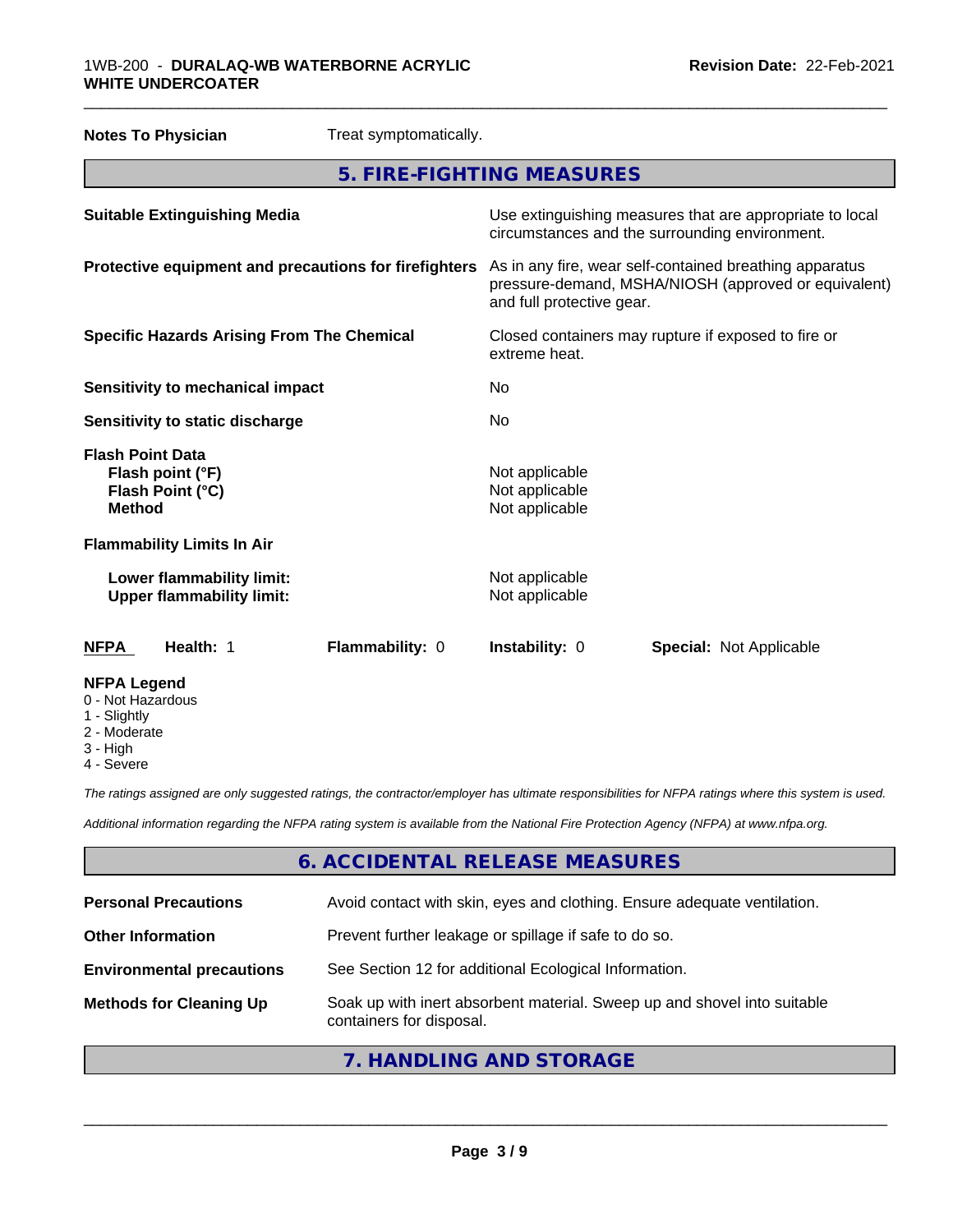| <b>Handling</b>               | Avoid contact with skin, eyes and clothing. Avoid breathing vapors, spray mists or<br>sanding dust. In case of insufficient ventilation, wear suitable respiratory<br>equipment. |
|-------------------------------|----------------------------------------------------------------------------------------------------------------------------------------------------------------------------------|
| <b>Storage</b>                | Keep container tightly closed. Keep out of the reach of children.                                                                                                                |
| <b>Incompatible Materials</b> | No information available                                                                                                                                                         |

## **8. EXPOSURE CONTROLS/PERSONAL PROTECTION**

## **Exposure Limits**

| <b>Chemical name</b> | <b>ACGIH TLV</b>                                                                                                                     | <b>OSHA PEL</b>                                                                             |
|----------------------|--------------------------------------------------------------------------------------------------------------------------------------|---------------------------------------------------------------------------------------------|
| Limestone            | N/E                                                                                                                                  | 15 mg/m <sup>3</sup> - TWA                                                                  |
|                      |                                                                                                                                      | $5 \text{ mg/m}^3$ - TWA                                                                    |
| Talc                 | TWA: $2 \text{ mg/m}^3$ particulate matter<br>containing no asbestos and <1%<br>crystalline silica, respirable particulate<br>matter | 20 mppcf - TWA                                                                              |
| Titanium dioxide     | TWA: $10 \text{ mg/m}^3$                                                                                                             | $15 \text{ mg/m}^3$ - TWA                                                                   |
| Silica, crystalline  | TWA: 0.025 mg/m <sup>3</sup> respirable<br>particulate matter                                                                        | 50 µg/m <sup>3</sup> - TWA Respirable crystalline<br>silica 50 $\mu$ g/m <sup>3</sup> - TWA |
|                      |                                                                                                                                      |                                                                                             |

## **Legend**

ACGIH - American Conference of Governmental Industrial Hygienists Exposure Limits OSHA - Occupational Safety & Health Administration Exposure Limits N/E - Not Established

| Ensure adequate ventilation, especially in confined areas.<br><b>Engineering Measures</b>                                                                      |  |
|----------------------------------------------------------------------------------------------------------------------------------------------------------------|--|
| <b>Personal Protective Equipment</b>                                                                                                                           |  |
| Safety glasses with side-shields.<br><b>Eye/Face Protection</b>                                                                                                |  |
| Protective gloves and impervious clothing.<br><b>Skin Protection</b>                                                                                           |  |
| In case of insufficient ventilation wear suitable respiratory equipment.<br><b>Respiratory Protection</b>                                                      |  |
| Avoid contact with skin, eyes and clothing. Remove and wash contaminated<br><b>Hygiene Measures</b><br>clothing before re-use. Wash thoroughly after handling. |  |

## **9. PHYSICAL AND CHEMICAL PROPERTIES**

| Appearance              | liauid                   |  |
|-------------------------|--------------------------|--|
| Odor                    | little or no odor        |  |
| <b>Odor Threshold</b>   | No information available |  |
| Density (Ibs/gal)       | $13.4 - 13.5$            |  |
| <b>Specific Gravity</b> | $1.61 - 1.63$            |  |
| pН                      | No information available |  |
| <b>Viscosity (cps)</b>  | No information available |  |
| Solubility(ies)         | No information available |  |
| <b>Water solubility</b> | No information available |  |
| <b>Evaporation Rate</b> | No information available |  |
| Vapor pressure          | No information available |  |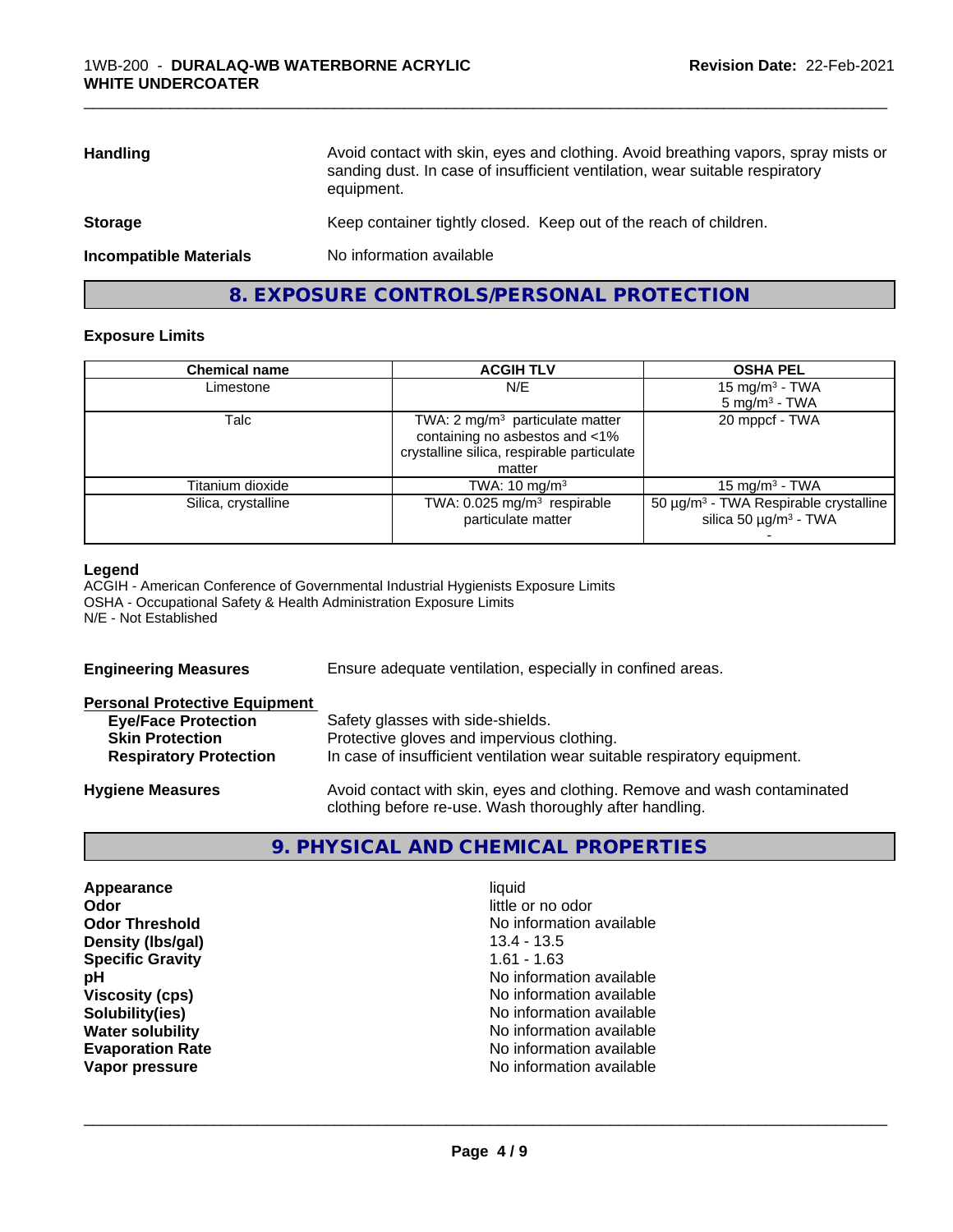## 1WB-200 - **DURALAQ-WB WATERBORNE ACRYLIC WHITE UNDERCOATER**

| Vapor density                        | No information available |
|--------------------------------------|--------------------------|
| Wt. % Solids                         | $60 - 70$                |
| Vol. % Solids                        | $40 - 50$                |
| Wt. % Volatiles                      | $30 - 40$                |
| Vol. % Volatiles                     | $50 - 60$                |
| <b>VOC Regulatory Limit (g/L)</b>    | < 100                    |
| <b>Boiling Point (°F)</b>            | 212                      |
| <b>Boiling Point (°C)</b>            | 100                      |
| Freezing point (°F)                  | 32                       |
| <b>Freezing Point (°C)</b>           | 0                        |
| Flash point (°F)                     | Not applicable           |
| Flash Point (°C)                     | Not applicable           |
| Method                               | Not applicable           |
| Flammability (solid, gas)            | Not applicable           |
| <b>Upper flammability limit:</b>     | Not applicable           |
| Lower flammability limit:            | Not applicable           |
| Autoignition Temperature (°F)        | No information available |
| <b>Autoignition Temperature (°C)</b> | No information available |
| Decomposition Temperature (°F)       | No information available |
| Decomposition Temperature (°C)       | No information available |
| <b>Partition coefficient</b>         | No information available |

\_\_\_\_\_\_\_\_\_\_\_\_\_\_\_\_\_\_\_\_\_\_\_\_\_\_\_\_\_\_\_\_\_\_\_\_\_\_\_\_\_\_\_\_\_\_\_\_\_\_\_\_\_\_\_\_\_\_\_\_\_\_\_\_\_\_\_\_\_\_\_\_\_\_\_\_\_\_\_\_\_\_\_\_\_\_\_\_\_\_\_\_\_

## **10. STABILITY AND REACTIVITY**

| <b>Reactivity</b>                         | Not Applicable                           |
|-------------------------------------------|------------------------------------------|
| <b>Chemical Stability</b>                 | Stable under normal conditions.          |
| <b>Conditions to avoid</b>                | Prevent from freezing.                   |
| <b>Incompatible Materials</b>             | No materials to be especially mentioned. |
| <b>Hazardous Decomposition Products</b>   | None under normal use.                   |
| <b>Possibility of hazardous reactions</b> | None under normal conditions of use.     |

**11. TOXICOLOGICAL INFORMATION**

**Product Information**

## **Information on likely routes of exposure**

**Principal Routes of Exposure** Eye contact, skin contact and inhalation.

**Acute Toxicity** 

**Product Information** No information available

## **Symptoms related to the physical,chemical and toxicological characteristics**

**Symptoms** No information available

**Delayed and immediate effects as well as chronic effects from short and long-term exposure**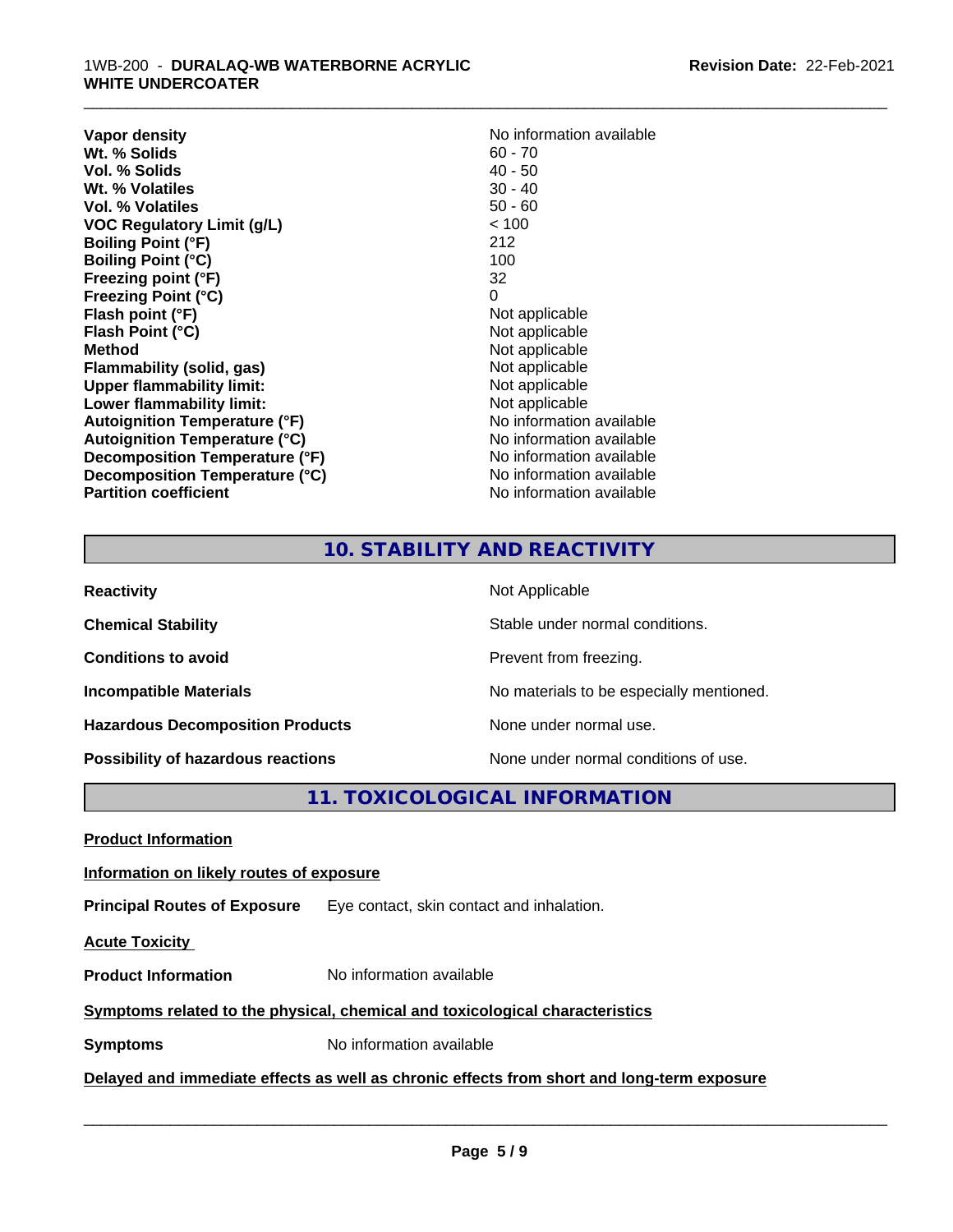| Eye contact                     | May cause slight irritation.                                                      |
|---------------------------------|-----------------------------------------------------------------------------------|
| <b>Skin contact</b>             | Substance may cause slight skin irritation. Prolonged or repeated contact may dry |
|                                 | skin and cause irritation.                                                        |
| <b>Inhalation</b>               | May cause irritation of respiratory tract.                                        |
| Ingestion                       | Ingestion may cause gastrointestinal irritation, nausea, vomiting and diarrhea.   |
| <b>Sensitization</b>            | No information available                                                          |
| <b>Neurological Effects</b>     | No information available.                                                         |
| <b>Mutagenic Effects</b>        | No information available.                                                         |
| <b>Reproductive Effects</b>     | No information available.                                                         |
| <b>Developmental Effects</b>    | No information available.                                                         |
| Target organ effects            | No information available.                                                         |
| <b>STOT - single exposure</b>   | No information available.                                                         |
| <b>STOT - repeated exposure</b> | Causes damage to organs through prolonged or repeated exposure if inhaled.        |
| Other adverse effects           | No information available.                                                         |
| <b>Aspiration Hazard</b>        | No information available                                                          |

**Numerical measures of toxicity**

**The following values are calculated based on chapter 3.1 of the GHS document**

| ATEmix (oral)          | 243811 mg/kg  |
|------------------------|---------------|
| <b>ATEmix (dermal)</b> | 1586466 mg/kg |

## **Component Information**

| Chemical name                  | Oral LD50           | Dermal LD50              | Inhalation LC50 |
|--------------------------------|---------------------|--------------------------|-----------------|
| Titanium dioxide<br>13463-67-7 | > 10000 mg/kg (Rat) |                          |                 |
| Propylene glycol<br>57-55-6    | $= 20$ g/kg (Rat)   | $= 20800$ mg/kg (Rabbit) |                 |

## **Chronic Toxicity**

#### **Carcinogenicity**

*The information below indicateswhether each agency has listed any ingredient as a carcinogen:.*

| <b>Chemical name</b> | <b>IARC</b>          | <b>NTP</b>  | <b>OSHA</b> |
|----------------------|----------------------|-------------|-------------|
|                      | 2B - Possible Human  |             | Listed      |
| Titanium dioxide     | Carcinoɑen           |             |             |
|                      | . - Human Carcinogen | Known Human | Listed      |
| Silica, crystalline  |                      | Carcinogen  |             |

• Crystalline Silica has been determined to be carcinogenic to humans by IARC (1) when in respirable form. Risk of cancer depends on duration and level of inhalation exposure to spray mist or dust from sanding the dried paint.

• Although IARC has classified titanium dioxide as possibly carcinogenic to humans (2B), their summary concludes: "No significant exposure to titanium dioxide is thought to occur during the use of products in which titanium dioxide is bound to other materials, such as paint."

#### **Legend**

IARC - International Agency for Research on Cancer NTP - National Toxicity Program OSHA - Occupational Safety & Health Administration

## **12. ECOLOGICAL INFORMATION**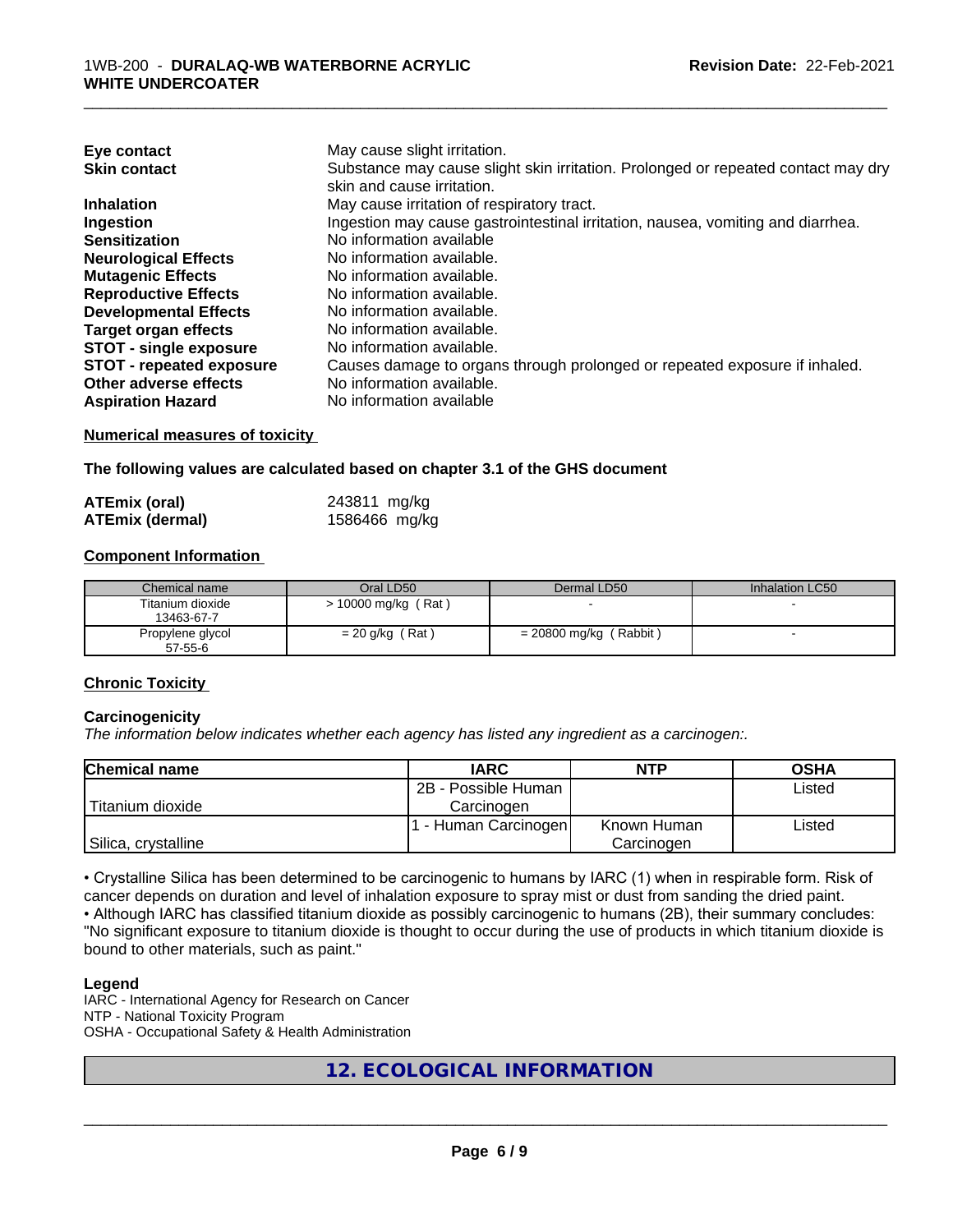## **Ecotoxicity Effects**

The environmental impact of this product has not been fully investigated.

## **Product Information**

## **Acute Toxicity to Fish**

No information available

## **Acute Toxicity to Aquatic Invertebrates**

No information available

## **Acute Toxicity to Aquatic Plants**

No information available

## **Persistence / Degradability**

No information available.

## **Bioaccumulation**

No information available.

## **Mobility in Environmental Media**

No information available.

#### **Ozone**

No information available

## **Component Information**

## **Acute Toxicity to Fish**

Titanium dioxide  $LC50:$  > 1000 mg/L (Fathead Minnow - 96 hr.) Propylene glycol LC50: 710 mg/L (Fathead Minnow - 96 hr.)

#### **Acute Toxicity to Aquatic Invertebrates**

Propylene glycol EC50: > 10000 mg/L (Daphnia magna - 24 hr.)

#### **Acute Toxicity to Aquatic Plants**

No information available

| <b>Waste Disposal Method</b> | Dispose of in accordance with federal, state, and local regulations. Local<br>requirements may vary, consult your sanitation department or state-designated<br>environmental protection agency for more disposal options. |
|------------------------------|---------------------------------------------------------------------------------------------------------------------------------------------------------------------------------------------------------------------------|
|                              |                                                                                                                                                                                                                           |
|                              | 13. DISPOSAL CONSIDERATIONS                                                                                                                                                                                               |

## **14. TRANSPORT INFORMATION**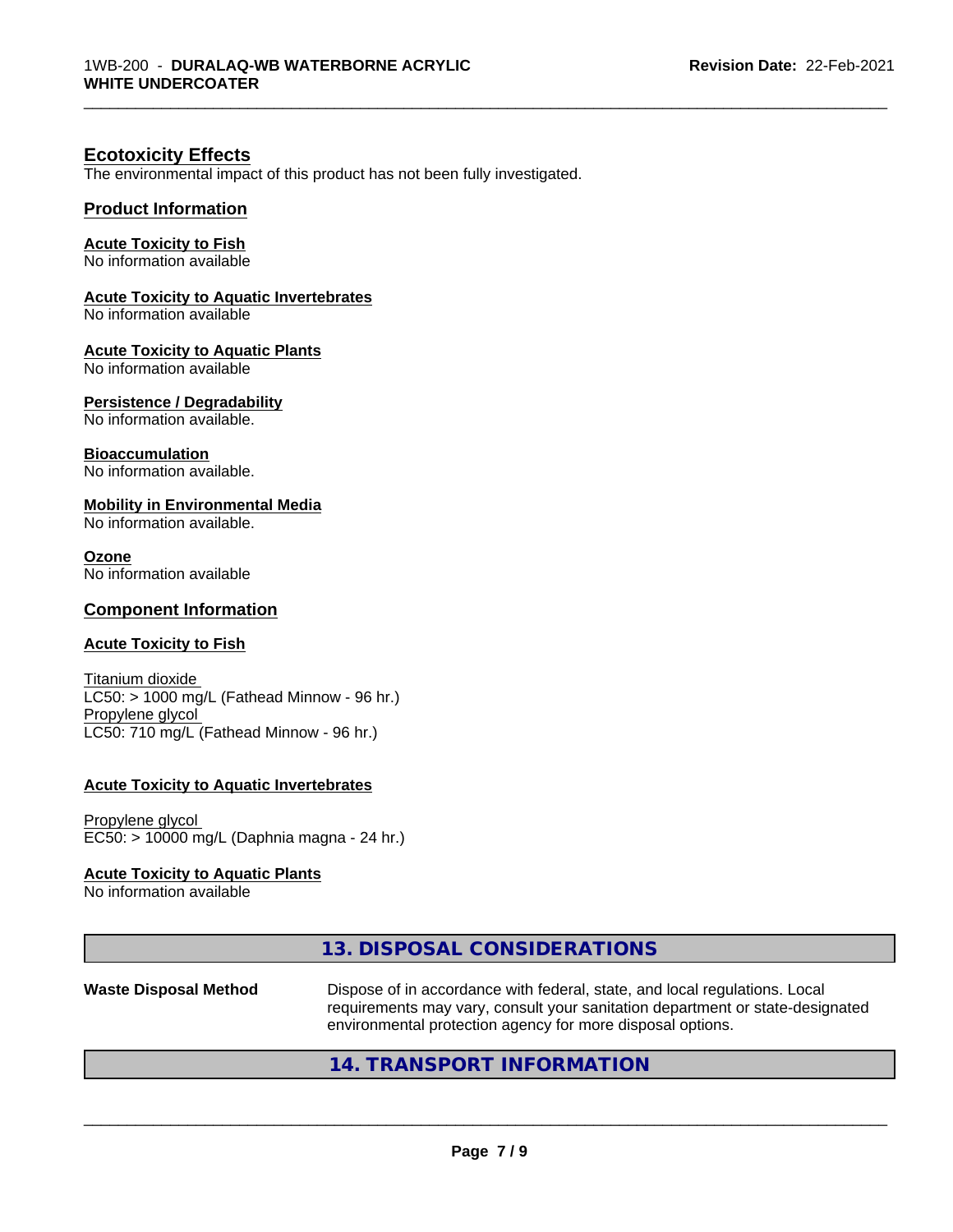| <b>DOT</b>       | Not regulated              |  |
|------------------|----------------------------|--|
| <b>ICAO/IATA</b> | Not regulated              |  |
| <b>IMDG/IMO</b>  | Not regulated              |  |
|                  | 15. REGULATORY INFORMATION |  |

## **International Inventories**

| <b>TSCA: United States</b> | Yes - All components are listed or exempt. |
|----------------------------|--------------------------------------------|
| <b>DSL: Canada</b>         | Yes - All components are listed or exempt. |

## **Federal Regulations**

| SARA 311/312 hazardous categorization |     |  |
|---------------------------------------|-----|--|
| Acute health hazard                   | Nο  |  |
| <b>Chronic Health Hazard</b>          | Yes |  |
| Fire hazard                           | No  |  |
| Sudden release of pressure hazard     | No  |  |
| Reactive Hazard                       | No  |  |

## **SARA 313**

Section 313 of Title III of the Superfund Amendments and Reauthorization Act of 1986 (SARA). This product contains a chemical or chemicals which are subject to the reporting requirements of the Act and Title 40 of the Code of Federal Regulations, Part 372:

*None*

**Clean Air Act,Section 112 Hazardous Air Pollutants (HAPs) (see 40 CFR 61)**

This product contains the following HAPs:

*None*

## **US State Regulations**

## **California Proposition 65**

**A** WARNING: Cancer and Reproductive Harm– www.P65warnings.ca.gov

## **State Right-to-Know**

| <b>Chemical name</b> | <b>Massachusetts</b> | <b>New Jersey</b> | Pennsylvania |
|----------------------|----------------------|-------------------|--------------|
| Limestone            |                      |                   |              |
| Talc                 |                      |                   |              |
| Titanium dioxide     |                      |                   |              |
| Silica, crystalline  |                      |                   |              |